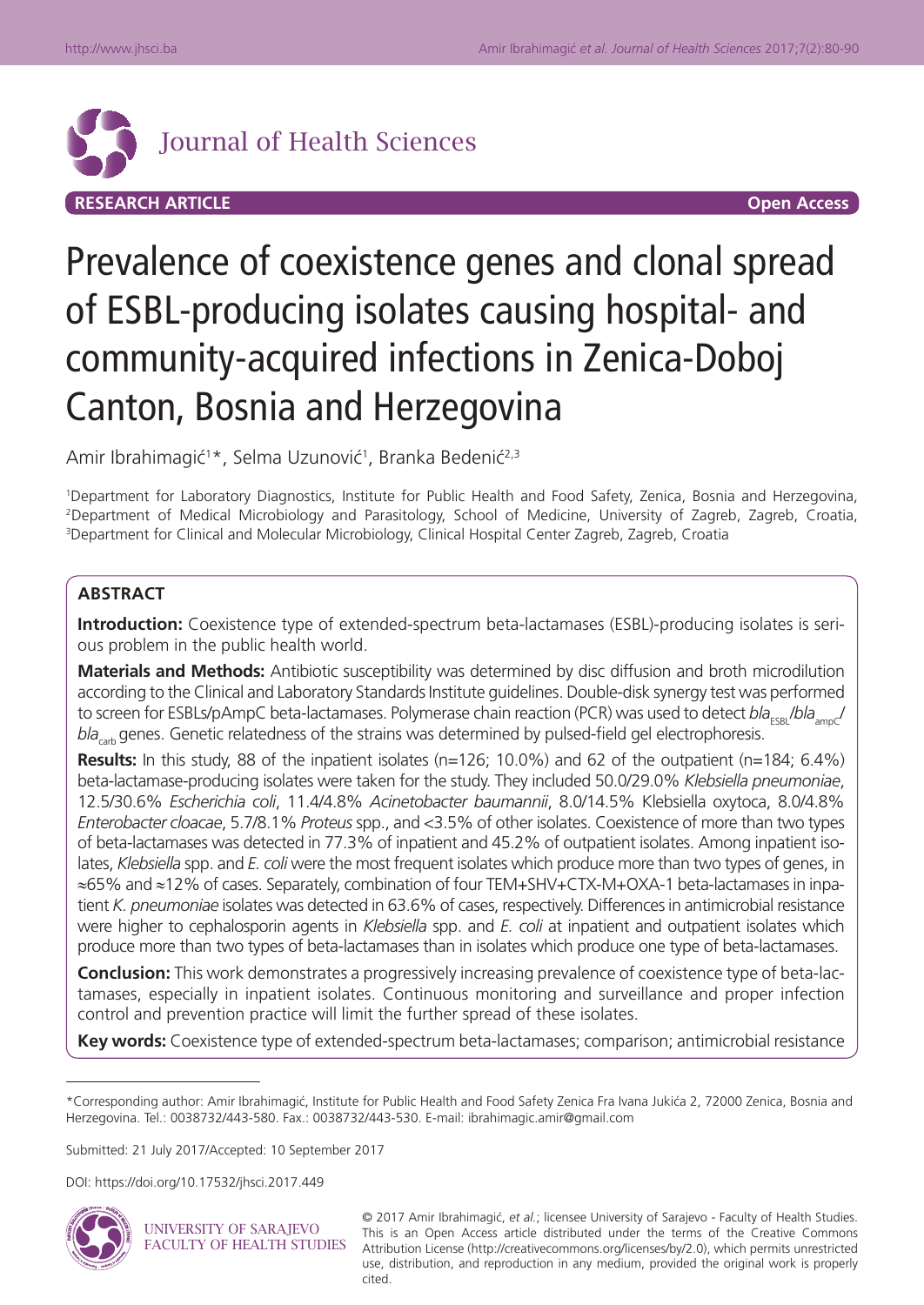## **INTRODUCTION**

Most of the genes encoding extended-spectrum beta-lactamases (ESBLs) are generally found on plasmids that conferred resistance to multiple antibiotic classes and are readily transferable between and within bacterial pathogens (1). Family of cefotaxime beta-lactamases (CTX), after SHV-1 and TEM-1 has been reported with increasing frequency in the world (2). These genes are commonly found with other resistance genes, causing a coresistance profile inclusive of other non-beta-lactam antibiotics such as aminoglycosides and tetracycline (3).

In recent years, the production of more than one beta-lactamase has frequently been reported in some countries, such as in the study from India (4,5), China (6), Iran (7), and Germany (8), Egypt (9), USA (10), Malaysia (11), and Bosnia and Herzegovina (B and H) (12). The antimicrobial resistance of Gram-negative bacteria has risen progressively during the past decades, leading to an increasing number of outbreaks due to the existence of multi-resistant bacteria, especially those producing more than one beta-lactamase type (4). *Escherichia coli* and *Klebsiella pneumoniae* are major agents and also the most frequent bacteria that produce different type of ESBLs. Now, it is a serious problem in the world, because the emergence of multiple-ESBLs is the important cause of transferable multidrug resistance in Gram-negative bacteria (13).

In the study from Zenica-Doboj Canton (B and H) (2015), the coexistence of several ESBL types in the same bacterial strain causing inpatient and outpatient urinary tract infections was found with prevalence rates of 44.4%/50% in *E. coli*, 81.8%/30% in *K. pneumoniae*, and 66.7%/22.2% in *Klebsiella oxytoca*, respectively (12).

The aim of the study was to investigate a prevalence, antimicrobial characteristics, and mode of spread of Gram-negative isolates producing more than two different beta-lactamase types causing in- and out-patient infections in Zenica-Doboj Canton, B and H.

# **MATERIALS AND METHODS**

#### **Setting, bacterial isolates, and study design**

All consecutive, non-duplicate Gram-negative isolates collected from different specimens and resistant to expanded-spectrum cephalosporins from various hospital departments, including outpatient department, of the Cantonal Hospital Zenica, B and H, in the period December 2009 - May 2010 were included in the study. The Cantonal Hospital Zenica is 849-bed tertiary level hospital admitting about 25,000 patients/ year, with 2,40,000 hospital days, and covers a population of 3,31,229 in Zenica-Doboj Canton.

The Institutional Review Board approval from the Ethics Committee of the Cantonal Hospital Zenica was obtained before the initiation of the study.

#### **Detection of ESBLs, plasmid-mediated AmpC β-lactamases, and carbapenemases**

A double-disk synergy test using the combination of amoxicillin/clavulanate with cefotaxime, ceftriaxone, ceftazidime, and cefepime was performed to detect the production of ESBLs (14). Production of ESBLs was confirmed according to the Clinical and Laboratory Standards Institute (CLSI) combined disk test.

*E. coli*, *Klebsiella* spp., *Enterobacter* spp., *Citrobacter* spp., *Morganella morganii*, and *Proteus* spp. strains resistant to expanded-spectrum cephalosporins, cefoxitin, and beta-lactam combinations with inhibitors were screened for the production of AmpC beta-lactamase. Production of AmpC beta-lactamase was tested by combined disk test using 3-amino phenylboronic acid (PBA) (15).

Production of carbapenemases Group A or Group B was confirmed by combined disk test using EDTA and PBA (16).

#### **Susceptibility testing**

Susceptibility testing to 12 antimicrobials was performed by a two-fold microdilution technique according to the CLSI standard procedure: Amoxycillin+clavulanic acid (AMC; 20+10 µg), cefazolin (CZ; 30 µg), cefuroxime (CXM; 30 µg), ceftazidime (CAZ; 30 µg), cefotaxime (CTX; 30 µg), ceftriaxone (CRO; 30 µg), cefoxitin (FOX; 30 µg), cefepime (FEP; 30 µg), imipenem (IMP; 10 µg), meropenem (MEM; 10 µg), gentamicin (GM; 10  $\mu$ g), and ciprofloxacin (CIP; 5  $\mu$ g) (14). *E. coli* ATCC 25922 (ESBL negative) and *K. pneumoniae* 700603 (ESBL positive) were used as quality control strains.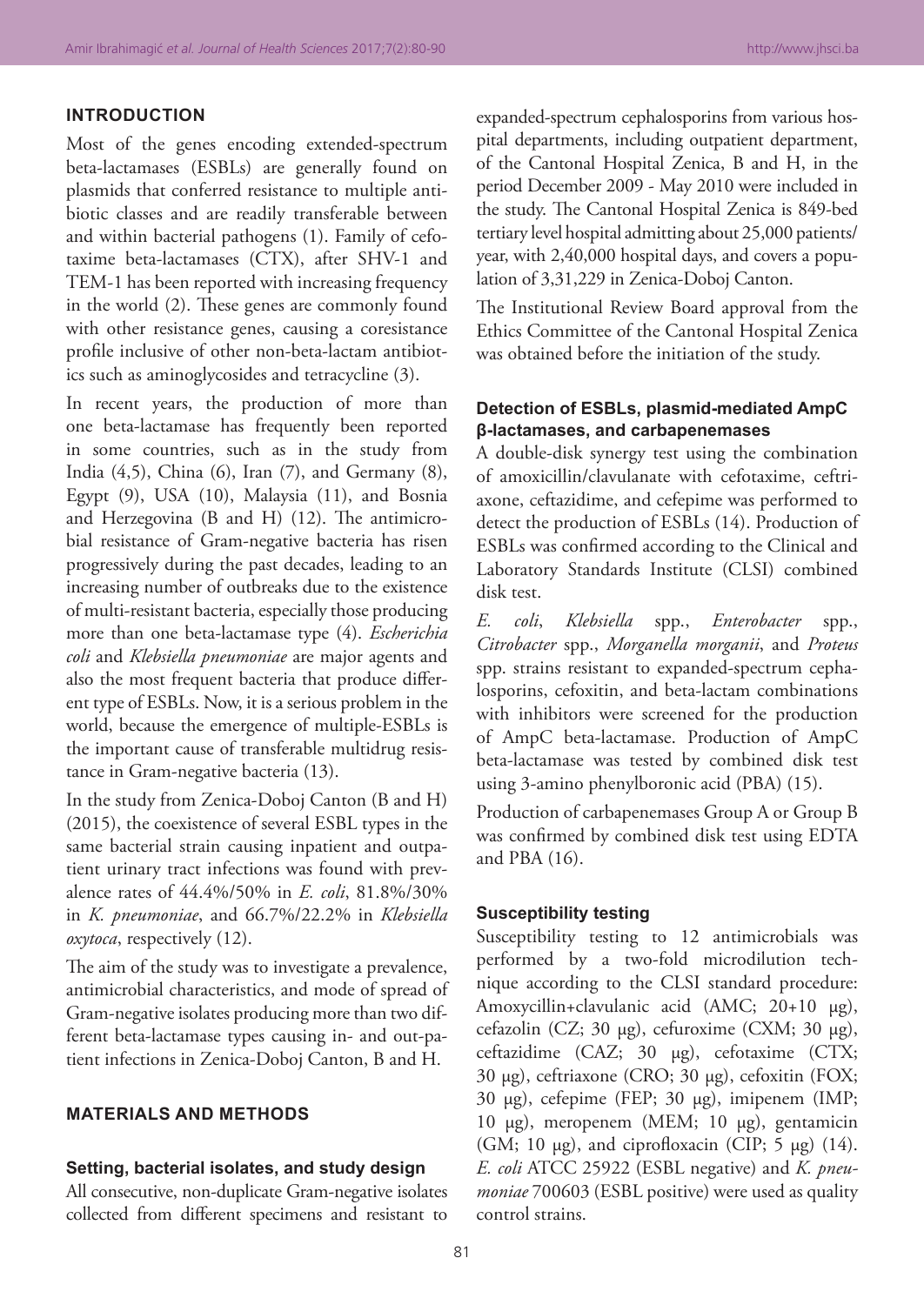# **Polymerase chain reaction (PCR) detection of**   $b/a$ <sub>CTX-M</sub>,  $b/a$ <sub>SHV</sub>,  $b/a$ <sub>TEM</sub>, and  $b/a$ <sub>KPC</sub> genes

PCR was used to detect alleles encoding ESBL enzymes.

The presence of  $bla_{\text{TEM}}$ ,  $bla_{\text{SHV}}$  and  $bla_{\text{CTX-M}}$  genes was investigated by PCR using primers and conditions as described previously (17).

Primers IS26F (5'-GCG-GTA-AAT-CGT-GGA-GTG-AT-3) and IS26R (5'-ATT-CGG-CAA-GTT-TTT-GCT-GT-3') were used to amplify 400 bp fragment spanning the link between IS26 insertion sequence and *bla<sub>CTX-M</sub>* gene in CTX-M-producing isolate (18). Genes encoding carbapenemases of Group A (KPC), Group B (MBLs belonging to VIM, IMP, and NDM family), and OXA-48 were detected by PCR as described previously (16).

# **Molecular detection of plasmid-mediated AmpC β-lactamases**

Multiplex PCR with primers specific for MOX, CMY, DHA, ACT, MIR, and FOX βlactamases was used to detect plasmid-mediated Amp β-lactamases in strains resistant to cefoxitin and β-lactam/inhibitor combinations (15).

## **Typing by pulsed-field gel electrophoresis (PFGE) of bacterial DNA**

Isolation of genomic DNA, digestion with the *Xba*I restriction enzyme (Invitrogen), and PFGE of the resulting fragments were performed as described by Kaufman (19). The electrophoresis was carried out with a CHEF-DRII apparatus (Bio-Rad Laboratories, Hercules, CA). The PFGE patterns were compared following the criteria of Tenover et al. (20) and analyzed by the GelComparII software (Applied Maths, St Martens, Belgium).

### **RESULTS**

#### **ESBL prevalence**

During the period December 2009–May 2010, a total number of 1254 consecutive, non-duplicate inpatient, and 2857 outpatient Gram-negative bacteria were isolated. Among inpatient samples, 126 (10.0%) were beta-lactamase-producing isolates, 40 (31.7%) were from urine samples, 35 (27.8%) from surgical wounds, 15 (11.9%) from

skin and soft tissue infections (SSTIs), 14 (11.1%) from cannula and stoma, 13 (10.3%) from upper respiratory tract, 5  $(4.0\%)$  from burns, and  $4$   $(3\%)$ from other samples (catheters and ear swabs).

Among outpatient samples, 184 (6.4%) were beta-lactamase-producing isolates, of which 148 (80.4%) were from urines, 30 (16.3%) from surgical wounds, and 6 (3.3%) from other samples (SSTIs, upper respiratory tract, ear swabs, genital tract, and eyes).

A total of 88 inpatient and 62 outpatient isolates were available for further analysis including 44/18 (50.0/29.0%) *K. pneumoniae*, 11/19 (12.5/30.6%) *E. coli*, 10/3 (11.4/4.8%) *Acinetobacter baumannii*, 7/9 (8.0/14.5%) *K. oxytoca*, 7/3 (8.0/4.8%) *E. cloaceae*, 5/5 (5.7/8.1%) *Proteus* spp., and 4/5 (3.5%) of other in/outpatient isolates (*C. freundii*, *M. morganii*, and *P. aeruginosa*).

Most of the 88 ESBL-producing inpatient strains originated from the pediatric and neurology departments, 29 (33.0%) and 18 (20.5%) isolates.

The most common beta-lactamase-producing inpatient isolates were *K. pneumoniae* 44 (50.0%), and *E. coli* 11 (12.5%), followed by ten *A. baumannii*, seven *K. oxytoca*, seven *Enterobacter cloacae*, five *Proteus* spp., three *C. freundii*, and one *P. aeruginosa* (11.4%, 8.0%, 8.0%, 5.7%, 3.4%, and 1.1%, respectively). The most common beta-lactamase-producing outpatient isolates were *E. coli* 19 (30.6%) and *K. pneumoniae* 18 (29.0%), followed by nine *K. oxytoca*, five *Proteus* spp., three *E. cloacae*, three *A. baumannii*, two *C. freundii*, two *M. morgannii*, and one *P. aeruginosa* (14.5%, 8.1%, 4.8%, 4.8%, 3.2%, 3.2%, and 1.6%, respectively).

Thirty-six (of 88, 40.9%) isolates were obtained from the inpatients older than 60 years of age, followed by the group below 1 year of age, 25 (28.4%). Duration of hospitalization (median) was 14 days; in seven cases, duration of hospitalization was in the range 33–54 days. Amoxicillin-clavulanic, gentamicin, and cefazolin were mostly used antimicrobials in the inpatient infections caused by beta-lactamase-producing isolates, in 39, 23, and 22 (44.4%, 26.4%, and 25.0%) cases, respectively.

Twenty-seven (of 62, 43.5%) beta-lactamase-producing isolates were obtained from the outpatients older than 60 years of age, followed by children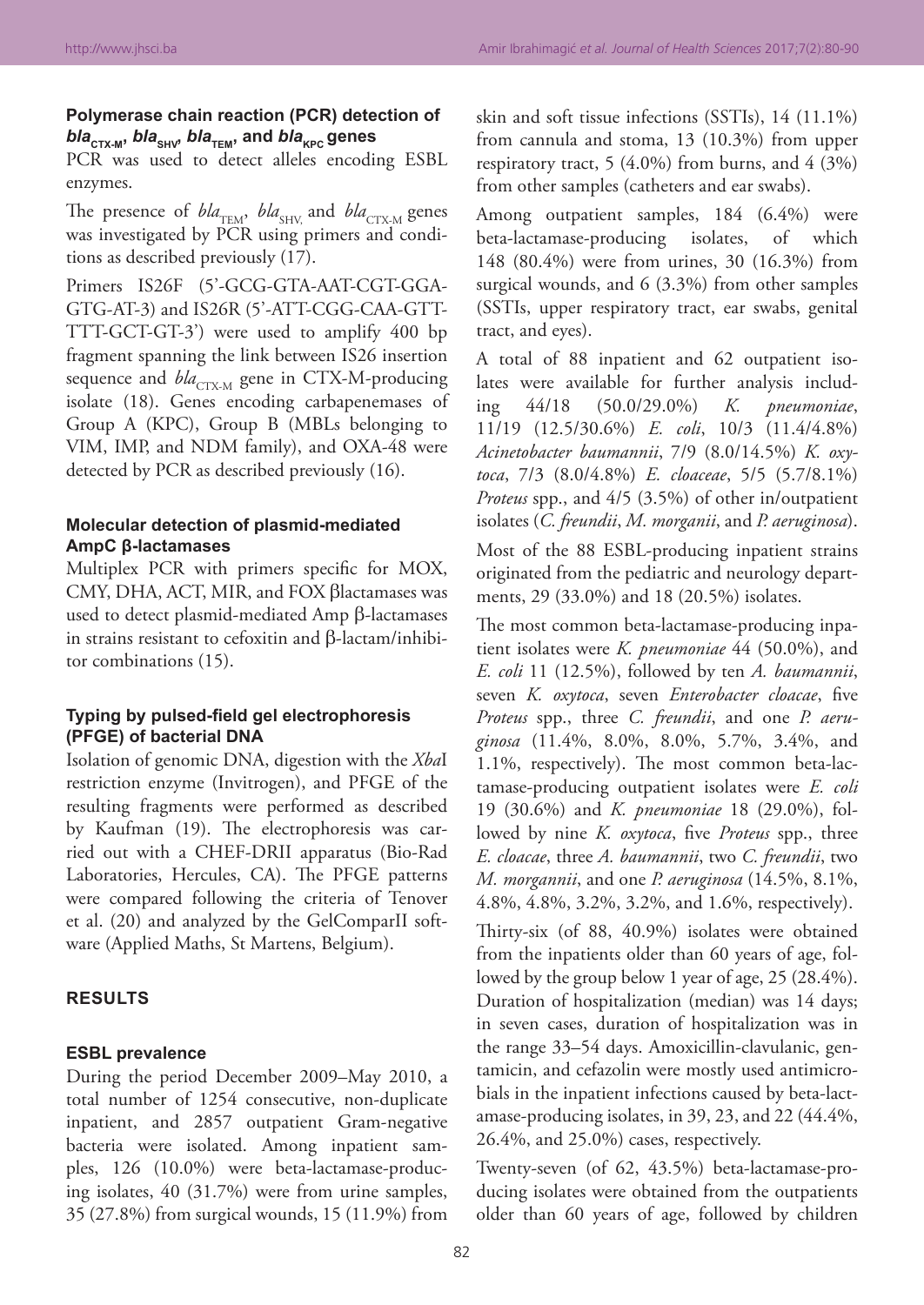up to 1 year of age, 16 (25.8%). Other data for outpatients were missing.

# **Detection and characterization of β-lactamases**

Among the 88 and 62 beta-lactamase-producing in- and out-patient isolates, 61 (69.3%) and 19 (30.6%), respectively, were positive for  $bla_{CTX-M}$  gene by PCR.

Sixty-eight (77.3%) inpatient and 29 (46.8%) outpatient isolates coproduced more than two genes in different combinations:  $bla_{\text{CTX-M}}$ ,  $bla_{\text{TEM-1}}$ ,  $bla_{\text{SHV-1}}$  $bla_{\text{OXA-1}}$ ,  $bla_{\text{DHA-1}}$ , or  $bla_{\text{CMY-2}}$ .

Forty-five (of 51, 88.2%) inpatient beta-lactamase-producing *Klebsiella* spp. (38 *K. pneumoniae* and 7 *K. oxytoca*) coproduced more than two types of different genes including *bla*<sub>CTX-M</sub>, *bla*<sub>TEM</sub>, *bla*<sub>SHV</sub>, *bla*<sub>OXA-1</sub>,  $bla_{\text{CMY-2}}$ , or  $bla_{\text{DHA-1}}$  (Tables 1 and 2).

Ten (of 19, 52.6%) outpatient beta-lactamase-producing *E. coli* isolates coproduced more than two types of beta-lactamases (Tables 1 and 2).

#### **Characterization of carbapenemases**

Carbapenemases were not detected neither by phenotypic nor molecular tests.

#### **Antibiotic susceptibility**

*Isolates with one type of beta-lactamases*

Prevalence of resistance to all cephalosporin antibiotics was noticed among six inpatient *Klebsiella* spp., six *A. baumanni,* and seven other isolates (one *Citrobacter freundii*, two *E. coli*, three *E. cloacae,* and one *Pseudomonas* spp.) ranging from 14.3% to 100%. Gentamicin and ciprofloxacin also showed the low activity, 42.9–83.3%, respectively. Resistance to imipenem and meropenem in *A. baumanni* was noticed in 83.3% and 16.7%.

Nine *E. coli* and 12 *Klebsiella* spp. outpatient isolates were resistant to cephalosporins, aminoglycosides, and fluoroquinolones, with the resistance rates ranging from 25.0% to 100.0%.

One *A. baumannii* isolate was resistant to imipenem and meropenem (Table 3).

*Isolates with more than two types of beta-lactamases* ESBL-producing *E. coli* and *Klebsiella* spp. inpatient isolates which produced two and more than two

types of beta-lactamases had higher resistance rates to ceftazidime, cefotaxime, and ceftriaxone with the range of 50–90%, than in isolates which produced one or two types of beta-lactamases. The same isolates were resistant to gentamicin and ciprofloxacin (Table 3).

In outpatient, ESBL-producing *E. coli* and *Klebsiella*  spp. isolates, coproducing more than two types of beta-lactamases, had higher resistance rates to ceftazidime and ceftriaxone than isolates with one type of beta-lactamases (Table 3).

#### **PFGE typing**

The genetic relatedness was examined through PFGE typing. Forty-one isolates of *K. pneumoniae*, 18 of *E. coli*, 11 of *Proteus* spp., 10 of *E. cloacae*, and six of *C. freundii* isolates were available for the analysis (Figure 1).

#### **DISCUSSION**

In the present study, a high prevalence of ESBLproducing isolates which produced two and more than two types of beta-lactamases and their antimicrobial resistance patterns have been reported for the first time in the Zenica-Doboj Canton, B and H.

CTX-M was the most prevalent gene in inpatient ESBL-producing isolates in this study (70%), as it was also reported in some other countries where the prevalence was 96.9% in China (5), 80.3% and 91.3% in Germany (8,21), and 75.5% in Madagascar (22). In outpatients, TEM was the most prevalent gene (50%).

The presence of more than two different types of beta-lactamases in the same isolates in this study was noticed, 77% in inpatient, and 47% in outpatient. This is similar with the report from India, Germany, Malaysia, and Iran where the prevalence of coproduction of more than two types of beta-lactamases in inpatient was 70%, 77%, 50%, and 45% (5,8,11,13), respectively. These prevalences are lower in the report from China (11%), North Iran (30%), and Egypt (10%) (6,7,9).

Coproduction of more than two types of beta-lactamases was most frequently noticed in *Klebsiella*  spp. (66%), which is in concordance with the report from India (70%) (5). This result is not in agreement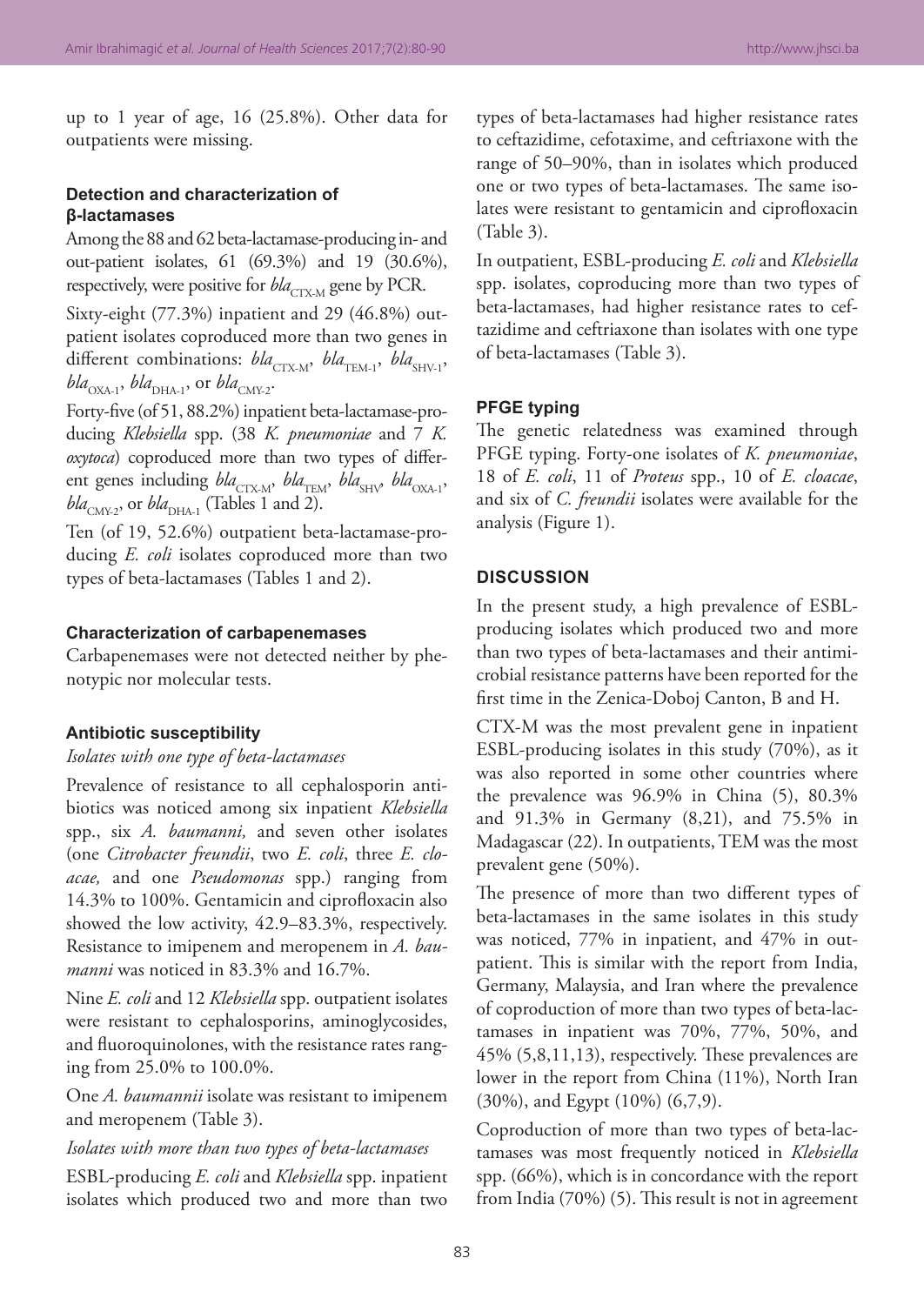|  | (11.1)<br>(22.2) | n (%) of the inpatient/outpatient positive isolates<br>bla <sub>стх-м</sub><br>bla <sub>сну</sub><br>(66.7) | $33(75.0)/7$ $39(88.6)/12$ $37(84.1)/4$ $17(38.6)/2$<br>(38.9)<br>$b/a$ <sub>TEM-1</sub> | <b>TABLE 1.</b> Detection of bla <sub>Essa</sub> and bla <sub>Ampc</sub> of the inpatient/outpatient isolates<br>Total number of the<br>inpatient-outpatient<br>dates<br>14/18<br>1/19<br><u>.ŏ</u> |  | Number of CTX-M, SHV and | AmpC types of the inpatient/<br>outpatient isolates<br><i>bla<sub>AmpC</sub> bla<sub>OXA-51</sub> bla<sub>kPC/VIM</sub></i><br>$b l a_{\rm ONA-1}$ | ,1/1), CTX-M-15 (4/7), CMY-2<br>(0/3)<br>CTX-M-1 (3/2), CTX-M-3<br>$SHV-1$ (3/4), $SHV-5$ (1/0),<br>S<br>S | SHV-1 (40/12),CTX-M-1<br>(11/0), CTX-M-3 (1/0), CTX-<br>M-15 (25/3), CTX-M-22 (0/1),<br>CMY-2 (2/0), DHA-1 (1/0)<br>$\frac{8}{2}$<br>8<br>$2(4.5)$ /0 |
|--|------------------|-------------------------------------------------------------------------------------------------------------|------------------------------------------------------------------------------------------|-----------------------------------------------------------------------------------------------------------------------------------------------------------------------------------------------------|--|--------------------------|----------------------------------------------------------------------------------------------------------------------------------------------------|------------------------------------------------------------------------------------------------------------|-------------------------------------------------------------------------------------------------------------------------------------------------------|
|--|------------------|-------------------------------------------------------------------------------------------------------------|------------------------------------------------------------------------------------------|-----------------------------------------------------------------------------------------------------------------------------------------------------------------------------------------------------|--|--------------------------|----------------------------------------------------------------------------------------------------------------------------------------------------|------------------------------------------------------------------------------------------------------------|-------------------------------------------------------------------------------------------------------------------------------------------------------|

| Causative      | TABLE 1. Detection of $\mathit{bl}$ е $_{\mathsf{ESBL}}$ and $\mathit{bl}$ а $_{\mathsf{AmpC}}$ of the inpatient/outpatient isolates<br>Total number of the                                      |                        |                          |                        | n (%) of the inpatient/outpatient positive isolates |                       |                       |                              | Number of CTX-M, SHV and                                                                                                                          | Number                                             |
|----------------|--------------------------------------------------------------------------------------------------------------------------------------------------------------------------------------------------|------------------------|--------------------------|------------------------|-----------------------------------------------------|-----------------------|-----------------------|------------------------------|---------------------------------------------------------------------------------------------------------------------------------------------------|----------------------------------------------------|
| agent isolated | inpatient-outpatient<br>isolates                                                                                                                                                                 | $b/a$ <sub>TEM-1</sub> | <b>bla<sub>sHV</sub></b> | $b l a_{\text{CTX-M}}$ | bla <sub>oxa-1</sub>                                | bla <sub>AmpC</sub>   | bla <sub>oxA-51</sub> | <b>bla<sub>kPC/VIM</sub></b> | AmpC types of the inpatient/<br>outpatient isolates                                                                                               | co-produced<br>more than 2<br>of isolates<br>genes |
| E coli         | 11/19                                                                                                                                                                                            | 5(45.5)/11<br>(57.9)   | 4(36.4)/4<br>(21.1)      | 8(72.7)/10<br>(52.6)   | 6(54.5)8<br>(42.1)                                  | 0/3(15.8)             | S                     | S                            | $(1/1)$ , CTX-M-15 (4/7), CMY-2<br>$SHV-1$ (3/4), $SHV-5$ (1/0).<br>CTX-M-1 (3/2), CTX-M-3<br>(0/3)                                               | 8/10                                               |
| K. pneumoniae  | 44/18                                                                                                                                                                                            | 33 (75.0)/7<br>(38.9)  | 39 (88.6)/12<br>(66.7)   | 37 (84.1)/4<br>(22.2)  | $17(38.6)/2$<br>(11.1)                              | $2(4.5)$ /0           | S                     | S                            | M-15 (25/3), CTX-M-22 (0/1),<br>(11/0), CTX-M-3 (1/0), CTX-<br>CMY-2 (2/0), DHA-1 (1/0)<br>SHV-1 (40/12), CTX-M-1                                 | 38/8                                               |
| K. oxytoca     | 7/9                                                                                                                                                                                              | 5(71.4)5<br>(55.6)     | $6(85.7)$ /1<br>(11.1)   | 5(71.4)/2<br>(22.2)    | 3(42.9)/2<br>(22.2)                                 | 2(28.6)/1<br>(11.1)   | S                     | S                            | $(1/0)$ , CTX-M-15 (2/2), CTX-<br>CTX-M-1 (1/0), CTX-M-3<br>SHV-1 (5/1), SHV-5 (1/0)<br>M-28 (1/0), CMY-2 (1/1)<br>DHA-1 (1/0)                    | 7/6                                                |
| E. cloacae     | 7/3                                                                                                                                                                                              | 5(71.4)/1              | 1(14.3)/1                | 3(42.9)/1              | 2(28.6)/1                                           | 1(14.3)0              | S                     | S                            | SHV-1 (1/1), CTX-M-1 (1/0),<br>CTX-M-15 (1/1), CTX-M-28<br>$(1/0)$ , CMY-2 $(1/0)$                                                                | 4/1                                                |
| C. freundii    | 3/2                                                                                                                                                                                              | $\approx$              | $\geq$                   | 2/0                    | S0                                                  | $\frac{1}{2}$         | S                     | S                            | SHV-1 (1/0), CTX-M-15 (2/0)                                                                                                                       | 2/0                                                |
| M. morganii    | 0/2<br>5/5                                                                                                                                                                                       | Σń                     | S                        | S0                     | $\overline{0}$                                      | S                     | S                     | $\infty$                     | S                                                                                                                                                 | S0                                                 |
| Proteus spp.   |                                                                                                                                                                                                  | 2/2                    | S                        | 4/1                    | $\overline{31}$                                     | $\geq$                | S                     | $\infty$                     | CTX-M-1 (3/1), CTX-M-15<br>$(1/0)$ , CMY-2 $(1/1)$                                                                                                | 4/2                                                |
| P. aeruginosa  | $\geq$                                                                                                                                                                                           | $\frac{1}{1}$          | S                        | $\overline{0}$         | $\frac{1}{2}$                                       | <b>SO</b>             | O/O                   | $\infty$                     | S                                                                                                                                                 | O/O                                                |
| A. baumannii   | 10/3                                                                                                                                                                                             | 5(50.0)/2              | S                        | 2(20.0)/1              | 2(20.0)/1                                           |                       | 6 (60.0)/1            | $\infty$                     | CTX-M-1 (2/1)                                                                                                                                     | 5/2                                                |
| Total          | 88/62                                                                                                                                                                                            | 58 (65.9)/30<br>(48.4) | 51 (58.0)/18<br>(29.0)   | 61(69.3)/19<br>(30.6)  | 33(37.5)/15<br>(24.2)                               | $6(6.8)/5$<br>$(8.1)$ | 6/1                   | $\infty$                     | (3/1), CTX-M-15 (35/13), CTX-<br>M-22 (0/1), CTX-M-28 (2/0),<br>SHV-1 (49/18), SHV-5 (2/0)<br>CTX-M-1 (21/4), CTX-M-3<br>CMY-2 (4/3), DHA-1 (2/0) | 68/29                                              |
|                | M. morganii: Morganella morganii; P. aeruginosa: Pseudomonas aeruginosa; A. baumannii: Acinetobacter baumannii; ESBL: Extended-spectrum beta-lactamase<br>CTX: Ceftriaxone; E. coli: Escherichia |                        |                          |                        |                                                     |                       |                       |                              | coli; K. pneumoniae: Klebsiella pneumoniae; K. oxytoca: Klebsiella oxytoca; E. cloacae: Enterobacter cloacae; C. freundii: Citrobacter freundii;  |                                                    |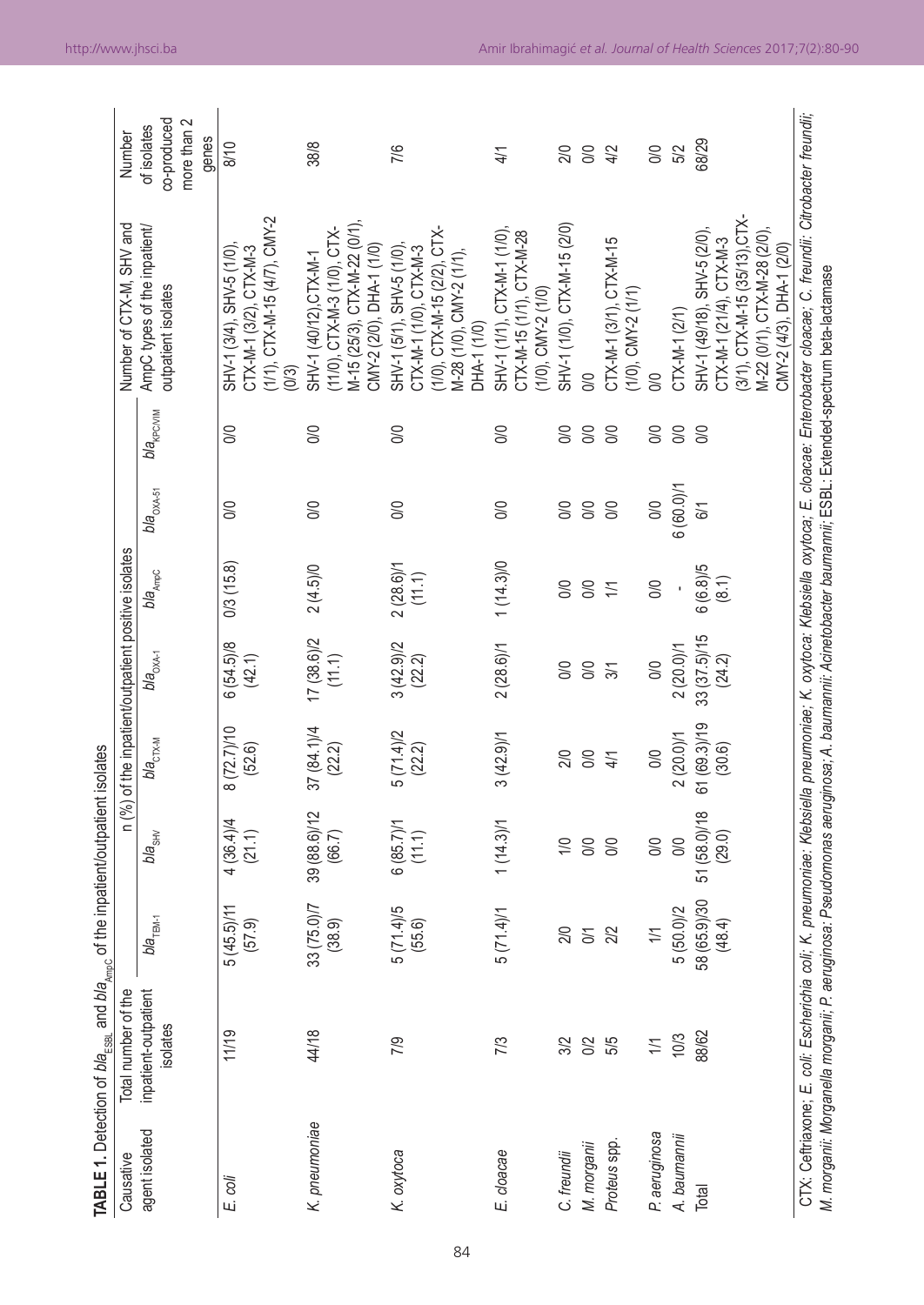| Types of beta-lactamases                                                                                                                                                             |                                   | $E.$ $coli^*$ |        | K. pneumoniae*  |        | K. oxytoca |          | E. cloacae* |        | A. baumannii |        | Others* |                          | Total <sup>*</sup> |
|--------------------------------------------------------------------------------------------------------------------------------------------------------------------------------------|-----------------------------------|---------------|--------|-----------------|--------|------------|----------|-------------|--------|--------------|--------|---------|--------------------------|--------------------|
| One type                                                                                                                                                                             | $\widehat{=}$<br>$\sum_{i=1}^{n}$ | Out (14)      | ln(44) | <b>Out (17)</b> | ln(7)  | Out (9)    | $\ln(6)$ | Out(2)      | ln(10) | Out (3)      | ln(8)  | Out(4)  | In (88)                  | Out (62)           |
| TEM                                                                                                                                                                                  |                                   | ∞             |        |                 |        |            | $\sim$   |             | S      |              |        | $\sim$  |                          | 6                  |
| $\leq$                                                                                                                                                                               |                                   |               | ပ      | ၜ               |        | S          |          |             |        |              |        |         | $\infty$                 | $\overline{4}$     |
| CTX-M                                                                                                                                                                                |                                   |               |        |                 |        |            |          |             |        |              |        |         |                          |                    |
| $CMN-2$                                                                                                                                                                              |                                   |               |        |                 |        |            |          |             |        |              |        |         |                          |                    |
| $OXA-51$                                                                                                                                                                             |                                   |               |        |                 |        |            |          |             | $\sim$ |              |        |         | $\sim$                   |                    |
| Total                                                                                                                                                                                | 2                                 | 5             | ဖ      | တ               |        | က          | 2        |             | S      |              | $\sim$ | က       | ₽                        | 22                 |
| Two type                                                                                                                                                                             |                                   |               |        |                 |        |            |          |             |        |              |        |         |                          |                    |
|                                                                                                                                                                                      |                                   |               |        |                 |        | က          |          |             |        |              |        |         |                          |                    |
| TEM+SHV<br>TEM+CTX-M<br>SHV+CTX-M<br>CTX-M+OXA-1                                                                                                                                     |                                   |               |        |                 |        |            |          |             |        |              |        |         |                          |                    |
|                                                                                                                                                                                      |                                   |               |        |                 |        |            |          |             |        |              |        |         |                          |                    |
|                                                                                                                                                                                      | 2                                 |               |        |                 |        |            |          |             |        |              | ∽      |         | $\circ$                  |                    |
| CTX-M+CMY-2                                                                                                                                                                          |                                   |               |        |                 |        |            |          |             |        |              |        |         |                          |                    |
| SHV+DHA-1                                                                                                                                                                            |                                   |               |        |                 |        |            |          |             |        |              |        |         |                          |                    |
| SHV+CMY-2                                                                                                                                                                            |                                   |               |        |                 |        |            |          |             |        |              |        |         |                          |                    |
| TEM+CMY-2                                                                                                                                                                            |                                   |               |        |                 |        |            |          |             |        |              |        |         |                          |                    |
| TEM+OXA-51                                                                                                                                                                           |                                   |               |        |                 |        |            |          |             | က က    |              |        |         |                          |                    |
| Total                                                                                                                                                                                | S                                 | 2             | 5      | ပ               |        | 4          | $\sim$   |             |        |              |        |         | $\frac{8}{10}$           | 4                  |
| Three type                                                                                                                                                                           |                                   |               |        |                 |        |            |          |             |        |              |        |         |                          |                    |
| CTX-M+SHV+OXA-1                                                                                                                                                                      |                                   |               | 5      |                 |        | $\sim$     |          |             |        |              |        |         | $\overline{\phantom{0}}$ |                    |
| TEM+CTX-M+OXA-1                                                                                                                                                                      | S                                 |               |        |                 |        |            |          |             |        |              |        |         | 5                        |                    |
| TEM+CTX-M+CMY-2                                                                                                                                                                      |                                   |               |        |                 |        |            |          |             |        |              |        |         |                          |                    |
| TEM+SHV+CMY-2                                                                                                                                                                        |                                   |               |        |                 |        |            |          |             |        |              |        |         |                          |                    |
| CTX-M+OXA-1+CMY-2                                                                                                                                                                    |                                   |               |        |                 |        |            |          |             |        |              |        |         |                          |                    |
| Total                                                                                                                                                                                | 4                                 | 5             | 5      |                 | $\sim$ | 2          |          |             |        |              |        |         | 4                        | $\infty$           |
| Three and more than three genes                                                                                                                                                      |                                   |               |        |                 |        |            |          |             |        |              |        |         |                          |                    |
| TEM+SHV+CTX-M+OXA-1                                                                                                                                                                  |                                   | S             | 28     | S               | 4      |            |          |             |        |              |        |         | ≵                        | ဖ                  |
| TEM+CTX-M+OXA-1+OXA-51                                                                                                                                                               |                                   |               |        |                 |        |            |          |             | $\sim$ |              |        |         | $\sim$                   |                    |
| Total                                                                                                                                                                                |                                   | S             | 28     | S               | 4      |            |          |             | $\sim$ |              |        |         | 36                       |                    |
| *Three inpatient and 13 outpatient isolates were phenotypic-positive ESBL but did not show any type of beta-lactamases by PCR. A. baumamii, Acinetobacter baumannii; ESBL: Extended- |                                   |               |        |                 |        |            |          |             |        |              |        |         |                          |                    |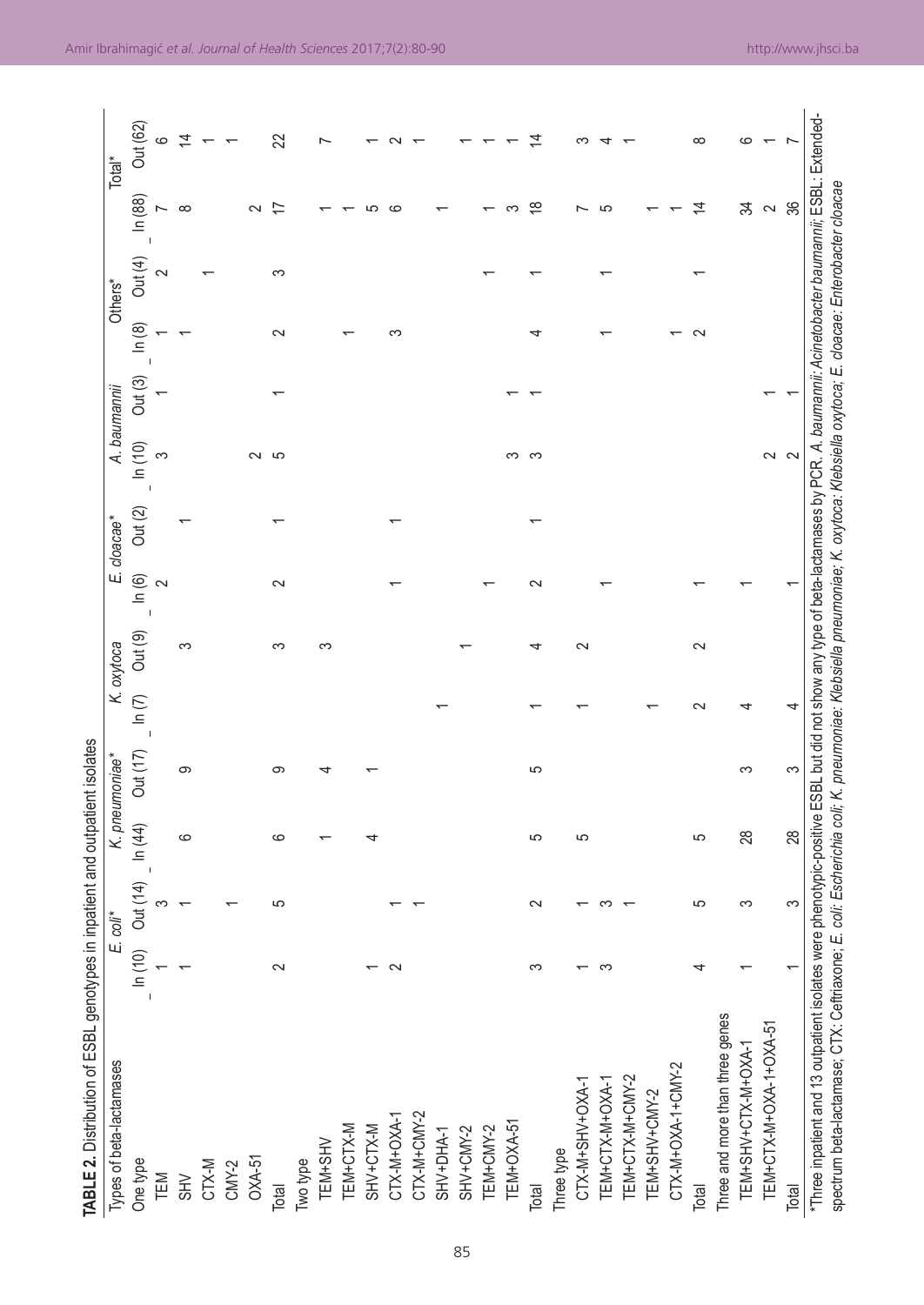| <b>TABLE 3. MICs of various antibiotics for i</b> |                          | isolates which produce one and more than two type of beta-lactamases                                                                                                                       |                  |                |                  |                  |      |                |                |                                                       |          |                  |                  |                  |
|---------------------------------------------------|--------------------------|--------------------------------------------------------------------------------------------------------------------------------------------------------------------------------------------|------------------|----------------|------------------|------------------|------|----------------|----------------|-------------------------------------------------------|----------|------------------|------------------|------------------|
| Causative agent isolated                          | Setting                  | Number of isolates tested                                                                                                                                                                  |                  |                |                  |                  |      |                |                | MIC (mg/L) of antibiotics* (% of resistance isolates) |          |                  |                  |                  |
|                                                   |                          |                                                                                                                                                                                            | AMC              | S              | <b>CXM</b>       | <b>ZKO</b>       | čŘ   | CRO            | ξ              | Ë                                                     | $\equiv$ | MEM              | るの               | 음<br>○           |
| Escherichia col                                   | Inpatient >2 genes       |                                                                                                                                                                                            | $\mathsf{S}$     | $\Xi$          | $\approx$        | 75.0             | 75.0 | 87.5           | <u>ទ</u>       | 62.5                                                  |          |                  | <u>ទ</u>         |                  |
|                                                   | e gene<br>Outpatients or |                                                                                                                                                                                            | 43.8             | $\Xi$          |                  | 44.4             | 66.7 | 66.7           |                | 55.5                                                  |          |                  |                  | 56.7             |
|                                                   | genes<br>Outpatient >2   |                                                                                                                                                                                            | $\approx$        | $\Xi$          |                  | 60.0             | 60.0 | <b>PO</b>      | $\frac{10}{2}$ |                                                       |          |                  | $\overline{0.0}$ | 60.0             |
| Klebsiella spp.                                   | gene<br>Inpatients one   |                                                                                                                                                                                            | 50.0             | 83.3           | ದೆ.<br>ದ         | 50.0             | 50.0 | 83.3           | <u>ទ</u>       | ນິ                                                    |          |                  | 83.3             | 66.7             |
|                                                   | Inpatient >2 genes       |                                                                                                                                                                                            | $\overline{100}$ | $\Xi$          | 97.8             | 82.2             | 84.4 | 86.7           | 95.6           | ಼                                                     |          |                  | 75.6             | 55.6             |
|                                                   | e gene<br>Outpatients or |                                                                                                                                                                                            | 50.0             | <u>ទ</u>       | $\overline{100}$ | 75.0             | 66.7 | 58.3           | 83.3           | 66.7                                                  |          |                  | 83.3             | 50.0             |
|                                                   | genes<br>Outpatient >2   |                                                                                                                                                                                            | $\overline{100}$ | $\Xi$          | <u>ទ</u>         | 85.7             | 64.3 | 78.6           | 57.1           | 28.6                                                  |          |                  | 78.6             | 57.1             |
| Acinetobacter spp.                                | gene<br>Inpatients one   |                                                                                                                                                                                            | $\approx$        | $\overline{5}$ | <u>ទ</u>         | $\overline{100}$ | 83.3 | 83.3           | <u>ទ</u>       | 66.7                                                  | 83.3     | $\overline{6.7}$ | 66.7             | 66.7             |
|                                                   | Inpatient >2 genes       |                                                                                                                                                                                            | $\Xi$            | $\overline{5}$ | $\Xi$            | 80.0             | 80.0 | $\overline{5}$ | $\approx$      | ξ                                                     | $\Xi$    | 40.0             | $\overline{100}$ | 60.0             |
| Ostalo†                                           | gene<br>Inpatients one   |                                                                                                                                                                                            | $\Xi$            | $\overline{5}$ | 71.4             | 42.9             | 14.3 | 42.9           | ξ              | $\frac{3}{4}$                                         |          |                  | 71.4             | 42.9             |
|                                                   | Inpatient >2 genes       |                                                                                                                                                                                            |                  |                | 90.0             | 80.0             | 0.06 | 80.0           | 70.0           | δù                                                    |          |                  | ລິ               | $\frac{6}{41.7}$ |
|                                                   | e gene<br>Outpatients or |                                                                                                                                                                                            |                  |                | $\Xi$            | 75.0             | 50.0 |                | 83.3           | 25.0                                                  |          |                  | <u>ප</u>         |                  |
|                                                   | genes<br>Outpatient >2   |                                                                                                                                                                                            | $\mathsf{S}$     | $\geq$         | 80.0             | 80.0             | 60.0 | 80.0           | 80.0           | 20.0                                                  | 40.0     | 20.0             | $\overline{100}$ | 60.0             |
| *Amoxicillin/clavulanic, AMC, cefazolin, CZ,      |                          | cefuroxime, CXM, ceftazidime, CAZ, cefotaxime, CTX, ceftriaxone, CRO, cefoxitin, FOX, cefepime, FEP, imipenem, IPM, meropenem, MEM                                                         |                  |                |                  |                  |      |                |                |                                                       |          |                  |                  |                  |
| gentamicin, GEN, ciprofloxacin, CIP †Inpat        |                          | ients with one gene: Citrobacter spp. - 1; E. coli - 2; Enterobacter spp. - 3; Pseudomonas spp.-1; and >2 genes: Citrobacter spp. - 2; Enterobacte                                         |                  |                |                  |                  |      |                |                |                                                       |          |                  |                  |                  |
|                                                   |                          | spp. - 4; Proteus spp. - 4. Outpatients with one gene: Acinetobacter spp. - 1; Citrobacter spp. - 2; Morobacter spp. - 3; Morganella morganii - 2; Proteus spp. - 3; Pseudomonas spp. - 1; |                  |                |                  |                  |      |                |                |                                                       |          |                  |                  |                  |
| and with >2 genes: Acinetobacter spp. - 2;        |                          | Enterobacter spp. - 1; Proteus spp. - 1. MIC: Minimum inhibitory concentration; E. coli: Escherichia coli                                                                                  |                  |                |                  |                  |      |                |                |                                                       |          |                  |                  |                  |

86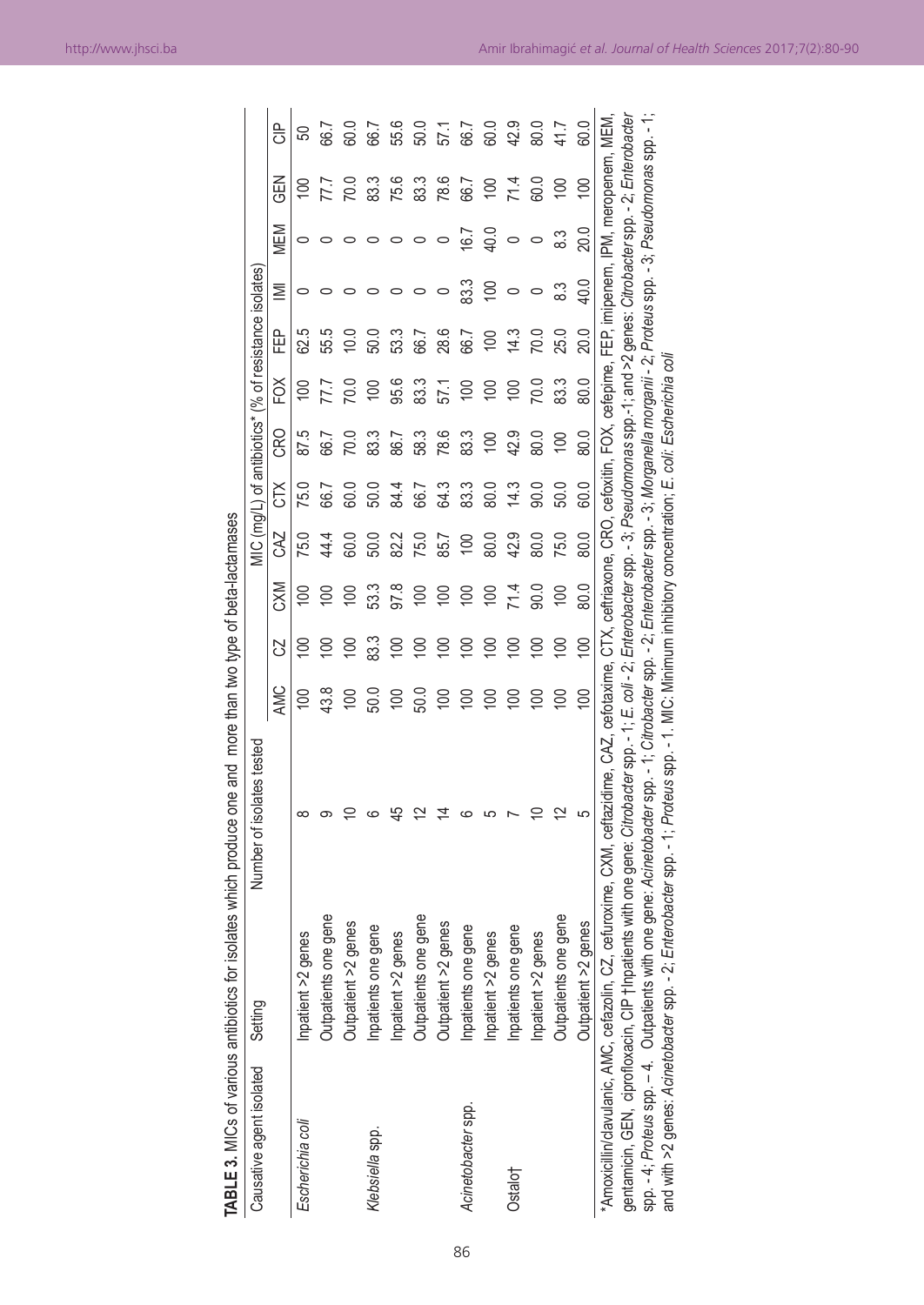|        |  |  | Dice (Oct0.50%) (Toi 3.0% 3.0%) (H>0.0% S>0.0%) (0.0% 100.0%) |  |
|--------|--|--|---------------------------------------------------------------|--|
| PFGE01 |  |  |                                                               |  |

|                              |         |                |        | Protocol Gender Sample | Age  | Ward                      | Clonal<br>Date     |        |
|------------------------------|---------|----------------|--------|------------------------|------|---------------------------|--------------------|--------|
| θ<br>ë<br>ę<br>₿<br>١Ŗ<br>12 |         | No             |        |                        |      |                           | of isolation group |        |
|                              |         | 10             | F      | urine                  | $01$ | Pediatric                 | 24.03.2010. A      |        |
|                              | 1 II II | 7              | F      | urine                  | 74   | Outnatient                | 17.03.2010.        | A      |
|                              |         | 3              | м      | umbilicu               | <01  | Ontwatiant                | 26.05.2010.        | A      |
|                              |         | 12             | F      | urine                  | 69   | Neurology                 | 25.02.2010.        | A      |
|                              |         | 18             | F      | urine                  | 01   | Pediatric                 | 20.01.2010.        | А      |
|                              |         | 5              | м      | urine                  | 60   |                           | 07.04.2010.        | в      |
|                              |         | 6              | F      | urine                  | 52   | Outnatient<br>Outnatiant  | 17.03.2010.        | В      |
|                              |         | 9              | м      | urine                  | 60   | Outnatient                | 27.01.2010.        | s      |
|                              |         | 18             | м      |                        | 82   | Outnatient                | 12.03.2010.        | s      |
|                              |         | 16             | М      | wound                  | 01   | Pediatric                 | 07.01.2010.        | c      |
|                              |         | 4              | м      | umbilicu<br>wound      | 47   | Ontmatiant                | 04.03.2010.        | c      |
|                              |         | 9              | F      |                        | 63   | Surgery                   | 31.03.2010.        | c      |
|                              |         | 13             | F      | wound<br>umbilicu      | $01$ | Pediatric                 | 26.03.2010.        | c      |
|                              |         | 5              | F      |                        | <01  | Outpatient                | 02.04.2010.        | c      |
|                              |         | 9              | F      | eves<br>urine          | 01   | <b>Infections</b>         | 22.03.2010.        | D      |
|                              |         | 14             | F      | urine                  | 03   |                           | 16.03.2010.        | D      |
|                              |         | 17             | М      | urine                  | 01   | Outpatient<br>Pediatric   | 16.02.2010.        | D      |
|                              |         | 19             | м      | urine                  | 01   | Pediatric                 | 06.04.2010.        | D      |
|                              |         | 2              | м      | urine                  | 39   | ICU                       | 22.02.2010.        | D      |
|                              |         | 5              | М      | urine                  | 66   | Neurology                 | 19.02.2010.        |        |
|                              |         | 7              | м      | urine                  | 80   | Neurology                 | 07.04.2010.        | D      |
|                              |         | 19             | F      |                        | $01$ | Pediatric                 | 18.01.2010.        | D      |
|                              |         | 20             | м      | umbilicu<br>resp.      | 20   | <b>Infections</b>         | 11.01.2010.        | D<br>D |
|                              |         | 6              | F      | urine                  | 01   | Pediatric                 | 02.02.2010.        | Ε      |
|                              |         | 15             | F      | urine                  | 74   |                           | 23.02.2010.        | Ε      |
|                              |         | 8              | F      | urine                  | 03   | Neurology<br>Pediatric    | 15.03.2010.        |        |
|                              |         | з              | м      | urine                  | 77   | Interno                   | 22.03.2010.        | Ε      |
|                              |         | 16             | м      | urine                  | 70   |                           | 23.02.2010.        | Ε      |
|                              |         | 16             | F      | urine                  | 01   | Neurology                 | 31.03.2010.        | F      |
|                              |         | $\overline{2}$ | F      |                        | 01   | Outpatient                | 27.01.2010.        | F<br>F |
|                              |         | 20             | F      | resp.<br>urine         | 01   | Outnatient<br>Pediatric   | 22.02.2010.        | F      |
|                              |         | 4              | М      | urine                  | 01   | Pediatric                 | 25.02.2010.        |        |
|                              |         | 17             | F      |                        | <01  | Pediatric                 | 11.01.2010.        | G      |
|                              |         | 15             |        | resp.                  | 57   |                           | 17.02.2010.        | G      |
|                              |         | 13             | м<br>м | stoma<br>urine         | 01   | <b>Physiatric</b>         | 06.04.2010.        | H      |
|                              |         | 6              | F      | urine                  | 02   | Outpatient<br>Pediatric   | 19.03.2010.        | Н      |
|                              |         |                |        |                        |      |                           |                    | H      |
|                              |         | 10             | F<br>F | stoma                  | 45   | Ortopedic an. 28.12.2009. |                    | Н      |
|                              |         | 7              |        | urine                  | 68   | Ortopedic an. 10.04.2010. |                    | Н      |
|                              |         | 15             | F      | urine                  | 72   | Outnationt                | 24.02.2010.        | Н      |
|                              |         | 17             | м      | urine                  | 01   | Ontmatiant                | 17.03.2010.        | Н      |
|                              |         | 18             | F      | umbilicu               | 01   | Pediatric                 | 05.03.2010.        | s      |

PFGE01

**FIGURE 1.** Dendograms showing the genetic relatedness of the 86 *Enterobacteriaceae isolates*. Eight (A-H) groups of *Klebsiella pneumoniae* were identified by pulsed-field gel electrophoresis (PFGE) typing using the 80% similarity (a). Four clones consisted of more than five inpatient and outpatient isolates. PFGE typing was not successful in 21 isolates. Six (A-F) groups of *Escherichia coli* were identified by PFGE typing using the 80% similarity (b). Three clones consisted of three isolates in each of the two outpatients and one inpatient isolates. PFGE typing was not successful in 12 isolates. Four (A-D) groups of *Proteus* spp. were identified by PFGE typing using the 80% similarity (c). Only one consisted of three inpatient isolates. PFGE typing was not successful in one isolate. Two (A and B) groups of Enterobacter cloacae were identified by PFGE typing using the 80% similarity (d). One clone consisted of six isolates: Three inpatient and three outpatient isolates. Two (A and B) groups of *Citrobacter freundii* were identified by pulsed field gel electrophoresis typing using the 80% similarity (e). (a) *K. pneumoniae*, (b) *E. coli*, (c) *Proteus* spp., (d) *E. cloacae*, (e) *C. freundii*. ICU - Intensive care unit.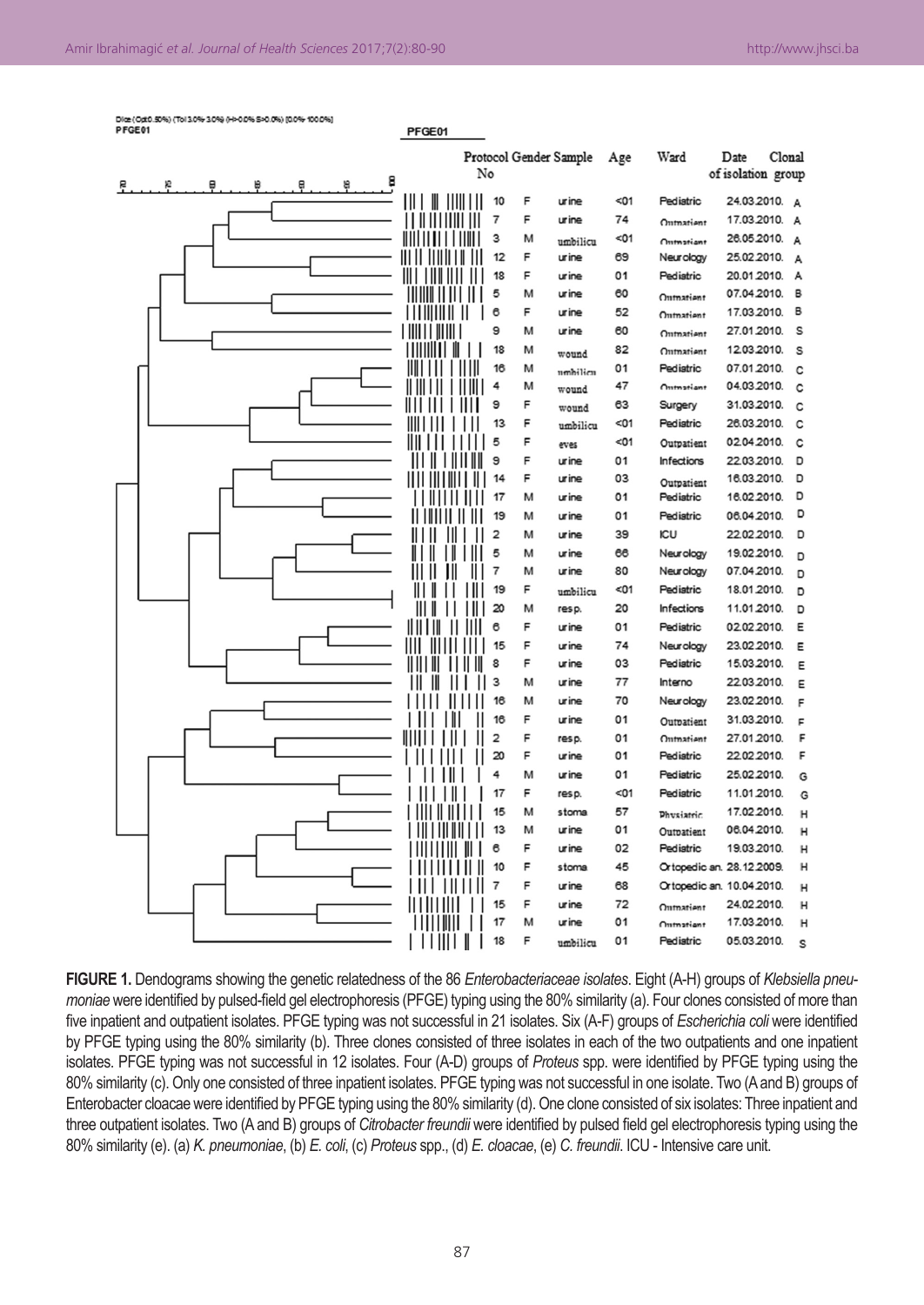#### Dice (Opt.0.50%) (Tol.3.0%-3.0%) (H>0.0% S>0.0%) [0.0%-100.0%]<br>PEGE01 PFGE01 Gender Sample Ward Date Clonal  $A\alpha$ e of isolation group Ş Ŗ. န္  $\boldsymbol{z}$ a 8 8  $\boldsymbol{\mathsf{s}}$  $111111111$  $\mathbf{III}$  $\mathbf{M}$ urine 78 27.01.2010. **Physiotric**  $\Delta$ ïм urine 53 Interno 20.01.2010. A F urine  $_{02}$ Outpatient 07.04.2010.  $\overline{R}$  $\overline{1}$  $\frac{1}{33}$ ORL 26.03.2010.  $\mathbf{B}$ II III TIMMITTI M stoma mminninn  $\mathbf{F}$ urine  $\overline{02}$ Outnatient 26.01.2010 B ורתורות ומודים<br>די חרשות  $\mathbf{F}$ urine  $27$ Outpatient 17.02.2010.  $\mathtt{c}$ SSTI  $\overline{72}$ 04.02.2010  $\mathbf{c}$  $\mathbf{M}$ Outpatient FIII II II II II II ÌI M urine O3 Pediatric 15.03.2010. D 39 ICU 12.04.2010. i ïï iiiiiiii M cannulla Ш D  $\mathbf{F}$ urine 01 23.03.2010 ni in i'i rittimi Outpatient E ШÜ  $\mathsf{F}$ urine 74 Outpatient 21.01.2010. E 17.02.2010. mi i initi i  $\mathsf{F}$ urine 67 Interno E  $\epsilon$ urine **OR** 07.04.2010 TILL LETTI Outpatiant s rii'i in ini ni ini  $\mathbf{F}$ umbillicus <01 Pediatric 05.03.2010. s  $\overline{F}$ urine 01 22.02.2010. ii'i Tiri ïп F Outpatient ון וון וון וון<br>די יווי ישראלי ישראלי (די ישראלי).  $70$ 01.04.2010 wound Surgery F.  $\mathsf F$ wound 71 Outpatient 08.03.2010.  $\mathbf{F}$ urine 67 22.01.2010. s TINTI IN TII Outpatient  $\overline{\phantom{a}}$

Dice (Opt0.50%) (Tol3.0%-3.0%) (H>0.0% \$>0.0%) [0.0%-100.0%]<br>PFGE01 PFGE01

¥



Dke (Opt0.50%) (Tol3.0%-3.0%) (H>0.0% S>0.0%) [0.0%-100.0%]<br>PFGE01 PFGE01

| 8<br>ႜႜ              | Gender                 | Sample     | Age | Ward       | Clonal<br>Date<br>of isolation group |
|----------------------|------------------------|------------|-----|------------|--------------------------------------|
| $\ddot{a}$<br>ຂ<br>ะ | M                      | urine      | 70  | Outpatient | 24.02.2010. A                        |
| Ⅲ                    | F                      | wound      | 73  | ICU        | 28.01.2010. A                        |
|                      | F                      | urine      | 61  | Interno    | 02.02.2010. A                        |
|                      | F                      | wound      | 65  | Outpatient | 31.12.2009. B                        |
|                      | F                      | urine      | 82  | Neurology  | 10.03.2010. B                        |
|                      | M                      | urine      | 65  | Outpatient | 02.02.2010. B                        |
|                      | M                      | wound      | 60  | Outpatient | 26.05.2010. B                        |
|                      | M                      | urine      | <01 | Pediatric  | 07.04.2010. B                        |
| III III              | $\mathbb{I}$<br>Ш<br>M | umbillicus | <01 | Pediatric  | 26.03.2010. B                        |
|                      | F                      | wound      | 85  | Outpatient | 11.02.2010. S                        |

Dice (Opt.0.50%) (Tol.3.0%-3.0%) (H>0.0% \$>0.0%) [0.0%-100.0%]<br>PFGE01

PFGE01

| 8<br>ຂ<br>ន<br>೫ ಕ |           | Gender | Sample | Age | Ward       | Clonal<br>Date<br>of isolation group |
|--------------------|-----------|--------|--------|-----|------------|--------------------------------------|
|                    | $\  \ \ $ | F      | urine  | 09  | Outpatient | $27.01.2010.$ s                      |
|                    |           | M      | urine  | 56  | Neurology  | 22.03.2010. S                        |
|                    |           | F      | urine  | 55  | Outpatient | 29.03.2010. A                        |
|                    |           | F      | urine  | 38  | Neurology  | 03.02.2010. A                        |
|                    | III       | F      | urine  | 05  | Infections | 12.03.2010. B                        |
|                    | III       | М      | urine  | 70  | Physiatric | 06.04.2010. B                        |

**FIGURE 1.** (Continued)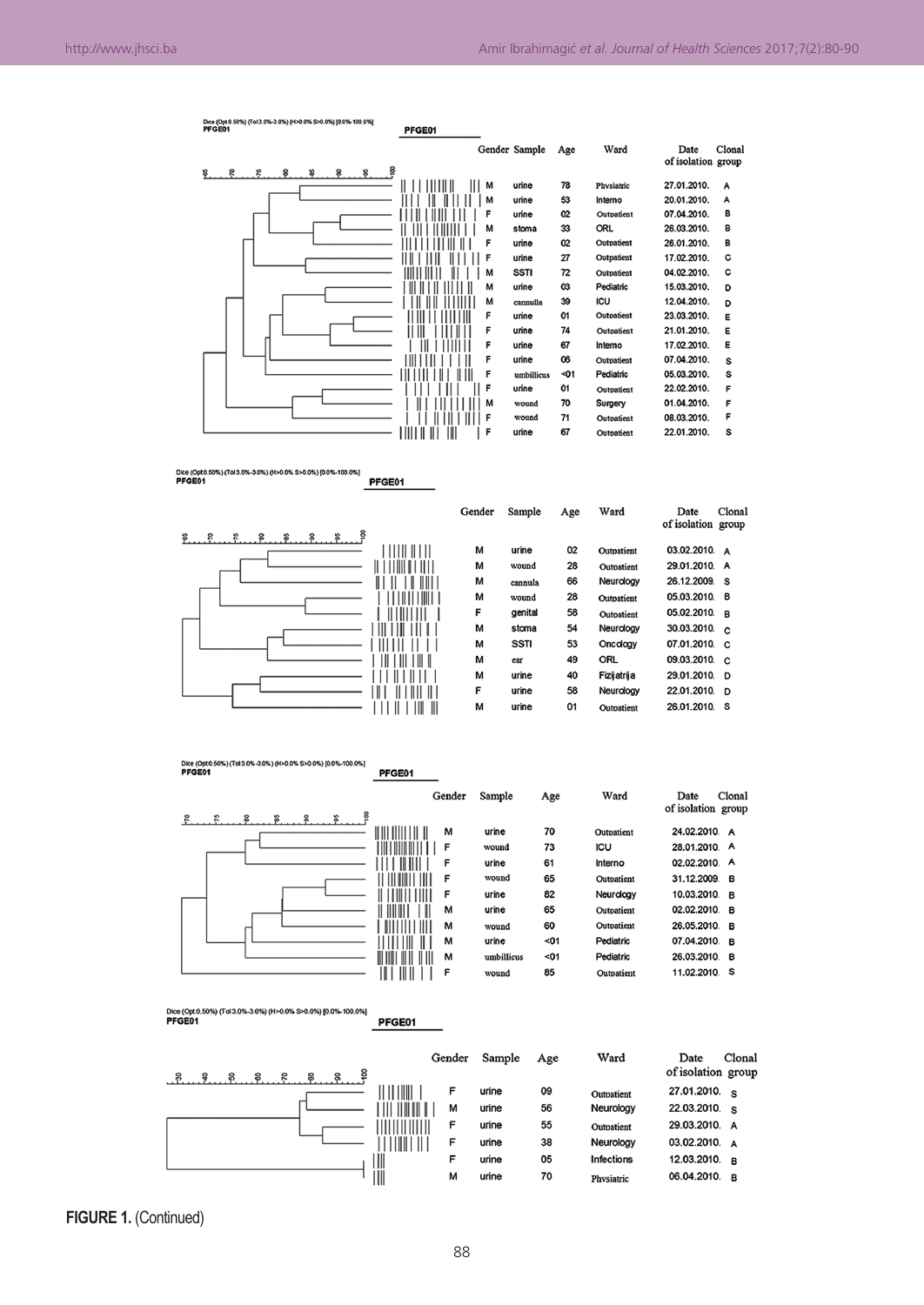with the findings in Morocco, where *E. coli* was the most frequently noticed (23).

Isolates obtained in this study, which produced one type of beta-lactamases, showed lower prevalence of resistance to cefotaxime, ceftriaxone, and ceftazidime than isolates coproducing more than two types of beta-lactamases.

Several distinct PFGE profiles were detected among the inpatient and outpatient ESBL- positive strains, indicating that its predominance in our setting was not due to the spreading of a single clone, but rather due to the horizontal transfer of plasmids containing genes between different species of Enterobacteriaceae. In the hospital environment, under selection pressure, plasmids could be transferred between the patients and hospital personnel by hands (11,24). The possible explanation for this observation is the fact that ESBLs are encoded on plasmids and therefore could be easily transmitted as resistance gene elements for other antimicrobials, as well as from one organism to another (25).

There are many risk factors for colonization or infection with ESBL-producing isolates, such as long-term antibiotic exposure, prolonged intensive care unit stay, nursing home residency, severe illness, residence in an institution with frequent use of ceftazidime and other third-generation cephalosporin, and instrumentation or catheterization (25). Correct use of sterile gloves and systematic hand decontamination before and after visiting the patients and visitors' restriction are some of isolation measures (26).

Systematic surveillance of antimicrobial resistance which is the first step toward appropriate control of antibiotic usage does not exist in B and H. Further epidemiological surveillance studies are needed to provide useful information for prescription of antibiotics and their rational use. In addition to this, further studies are needed for a better evaluation of the epidemiology of ESBL-producing Gramnegative bacteria causing infections to develop effective prevention strategies aiming to control the spreading of infections.

#### **CONFLICT OF INTEREST**

There is no financial, personal, or academic conflict of interest.

### **ACKNOWLEDGEMENTS**

This study was supported by a grant from the Federation Ministry of Education and Science, B and H (03-39-5980-58-2/08).

# **ACKNOWLEDGMENTS**

We wish to thank Advija Hedzić, Head of the Department for Microbiology, Cantonal Hospital Zenica.

#### **REFERENCES**

- 1. Paterson DL, Bonomo RA. Extended-spectrum beta-lactamases: A clinical update. Clin Microbiol Rev 2005;18:657-86. https://doi.org/10.1128/CMR.18.4.657-686.2005.
- 2. Woerther PL, Burdet C, Chachaty E, Andremont A. Trends in human fecal carriage of extended-spectrum β-lactamases in the community: Toward the globalization of CTX-M. Clin Microbiol Rev 2013;26:744-58. https://doi.org/10.1128/CMR.00023-13.
- 3. Tacão M, Moura A, Correia A, Henriques I. Co-resistance to different classes of antibiotics among ESBL-producers from aquatic systems. Water Res 2014;48:100-7.

https://doi.org/10.1016/j.watres.2013.09.021.

4. Shahid M, Singh A, Sobia F, Rashid M, Malik A, Shukla I, et al. Bla(CTX-M), bla(TEM), and bla(SHV) in *Enterobacteriaceae* from north-Indian tertiary hospital: High occurrence of combination genes. Asian Pac J Trop Med 2011;4:101-5.

https://doi.org/10.1016/S1995-7645(11)60046-1.

5. Bora A, Hazarika NK, Shukla SK, Prasad KN, Sarma JB, Ahmed G, et al. Prevalence of blaTEM, blaSHV and blaCTX-M genes in clinical isolates of *Escherichia coli* and *Klebsiella pneumoniae* from northeast India. Indian J Pathol Microbiol 2014;57:249-54.

https://doi.org/10.4103/0377-4929.134698.

6. Shi H, Sun F, Chen J, Ou Q, Feng W, Yong X, et al. Epidemiology of CTX-M-type extended-spectrum beta-lactamase (ESBL)-producing nosocomial-*Escherichia coli* infection in China. Ann Clin Microbiol Antimicrob 2015;14(1):4.

https://doi.org/10.1186/s12941-015-0063-7.

7. Rezai MS, Salehifar E, Rafiei A, Langaee T, Rafati M, Shafahi K, et al. Characterization of multidrug resistant extended-spectrum beta-lactamase-producing *Escherichia coli* among uropathogens of pediatrics in north of Iran. Biomed Res Int 2015;2015:309478.

https://doi.org/10.1155/2015/309478.

- 8. Schmiedel J, Falgenhauer L, Domann E, Bauerfeind R, Prenger-Berninghoff E, Imirzalioglu C, et al. Multiresistant extended-spectrum β-lactamase-producing *Enterobacteriaceae* from humans, companion animals and horses in central Hesse, Germany. BMC Microbiol 2014;14:187. https://doi.org/10.1186/1471-2180-14-187.
- 9. El Sherif RH, Maamoun HA. Molecular characteristics of extended-spectrum betalactamases among gram-negative isolates collected in Cairo University Hospital. Comparative Clin Pathol 2013;22:733-9.

https://doi.org/10.1007/s00580-012-1475-9.

10. Moland ES, Hanson ND, Black JA, Hossain A, Song W, Thomson KS, et al. Prevalence of newer beta-lactamases in gram-negative clinical isolates collected in the United States from 2001 to 2002. J Clin Microbiol 2006;44(9):3318-24.

https://doi.org/10.1128/JCM.00756-06.